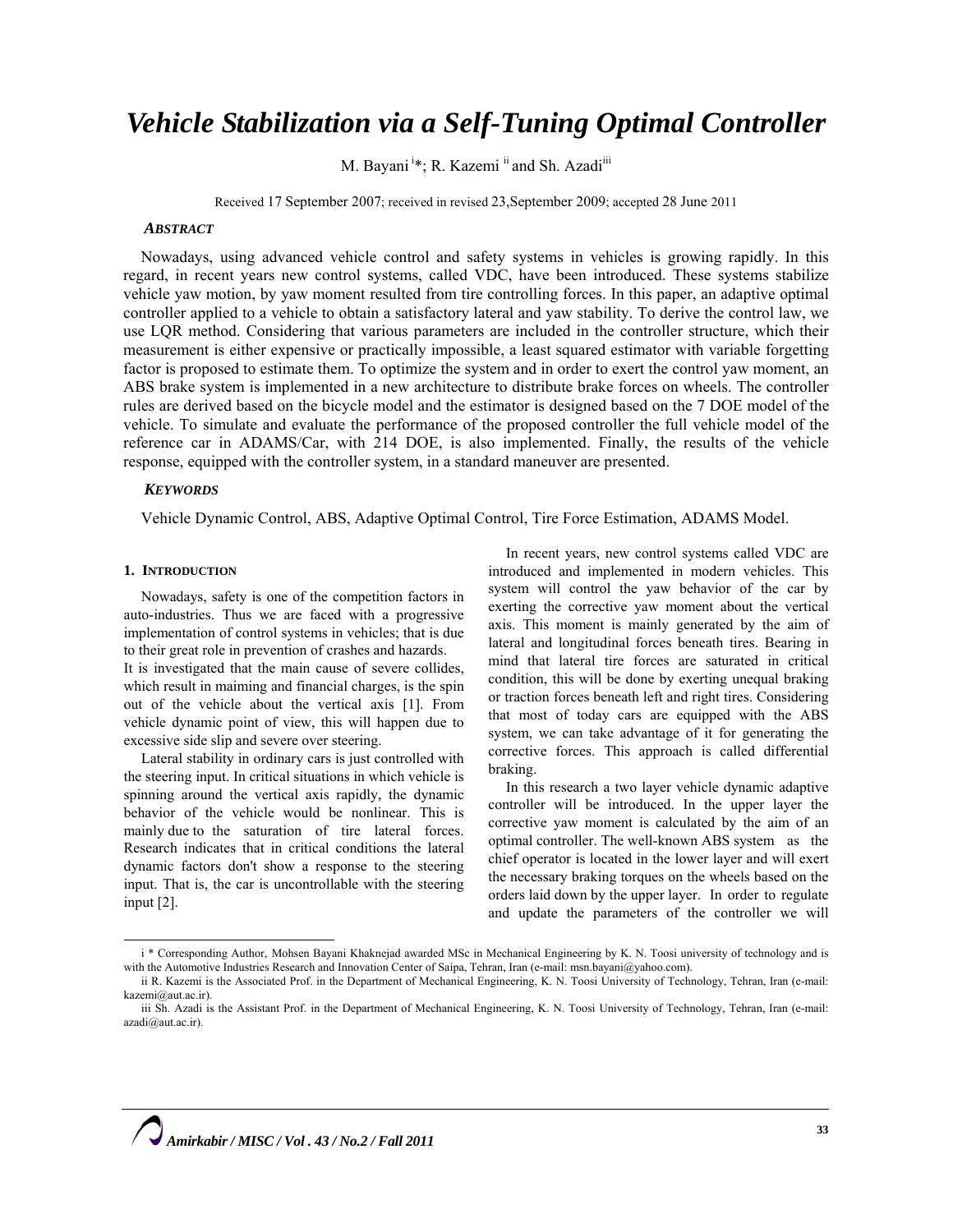benefit an estimator.

One of the first researches deals with vehicle dynamic control is done by Van Zanten and coworkers [1 & 2] the researchers of Bosch company in 1995. They presented their research in the Society of Automotive Engineers conference that could be considered as the birth of the VDC system, by considering all practical and implemental aspects. The structure of the proposed controller was a multi layer system in which the layers operate based on the state feedback and PID controller. Abe and co workers in 2001, analyzed vehicle lateral behavior with vehicle side slip controlling [3]. The control method used was the sliding mode control theorem. The final result of this research is the better performance of the direct yaw moment control system compared with a Four Wheel Steering system (4WS). Chung and Yi in 2006 designed a control system based on the sliding mode theorem to improve vehicle yaw stability [4]. In this research, vehicle instability boundaries are defined according to the side slip angle and its derivation and the control system will be active in case of exceeding from these boundaries. There are also significant researches on identification of tire parameters. One can refer to the work done in 1993 by Huang and coworkers [5] to identify and estimate vehicle parameters using a gradient method. In 2003, Carlson and Gerdes published an article [6] in which they used a non-linear estimator to identify the effective radius of tire and its longitudinal slip coefficient via a nonlinear estimator. Tonelli and coworkers in 2006 estimated the maximum tire friction coefficient in contact with road surface. They evaluated the proposed method performance in condition that the tire slips or purely rotates [7]. Gebbi and coworkers in 2008 designed a six channel sensor with which accurate measurement of tire forces, to be used in VDC systems, would be possible. The important note is considering the price and capability for manufacturing when tackling such equipments [8]. Li and coworkers in 2008 introduced a new algorithm for estimation of tire forces. The simulator they used was a hardware in the loop system with which the robustness of the system is examined in different road conditions [9].

#### **2. MODELING AND VALIDATION**

Due to restrictions in controller design based on the mathematical model, we have used the linearized bicycle model with longitudinal, lateral, Yaw DOFs [10], which is depicted in Fig. 1.



Figure 1: Bicycle model.

To use vehicle dynamic equations of the bicycle model in deriving the optimal controller gain, we will linearize the equations by assuming that vehicle speed in small intervals is constant. Undoubtedly, velocity of car in each step of the solution procedure will be updated. By considering that the steering input is small and assuming the steady state condition, the following 2-DOF equations of car are obtained.

$$
F_{\mathit{yf},r} = 2C_{\mathit{af},r} \alpha_{f,r} \tag{1}
$$

$$
\alpha_{f,r} = \delta_{f,r} - \frac{v \pm L_{f,r}r}{u} \tag{2}
$$

$$
m\dot{v} + \left[mu + \frac{2C_{\alpha f}L_f - 2C_{\alpha r}L_r}{u}\right]r + \left[\frac{2C_{\alpha f} + 2C_{\alpha r}}{u}\right]v = 2C_{\alpha f}\delta
$$
  

$$
I_{zz}\dot{r} + \left[\frac{2C_{\alpha f}L_f^2 + 2C_{\alpha r}L_r^2}{u}\right]r + \left[\frac{2C_{\alpha f}L_f - 2C_{\alpha r}L_r}{u}\right]v
$$
(3)  

$$
= 2L_fC_{\alpha f}\delta + M_z
$$

Here, *Mz* is the controlling moment. These equations can be represented in the state space form as:

$$
\dot{X} = AX + BU + ED \tag{4}
$$

$$
X = \begin{bmatrix} v \\ r \end{bmatrix}, U = [M_z], D = [\delta]
$$
  
\n
$$
A = \begin{bmatrix} a_{11} & a_{12} \\ a_{21} & a_{22} \end{bmatrix}, B = \begin{bmatrix} 0 \\ 1 / I_{zz} \end{bmatrix}, E = \begin{bmatrix} \frac{2C_{\text{of}}}{m} \\ \frac{2L_f C_{\text{of}}}{I_{zz}} \end{bmatrix}
$$
  
\n
$$
a_{11} = -2 \frac{C_{\text{or}} + C_{\text{of}}}{mu}, a_{12} = 2 \frac{L_r C_{\text{or}} - L_f C_{\text{of}}}{mu} - u
$$
  
\n
$$
a_{21} = 2 \frac{L_r C_{\text{or}} - L_f C_{\text{of}}}{I_{zz}} , a_{22} = -2 \frac{L_r^2 C_{\text{or}} + L_f^2 C_{\text{of}}}{I_{zz}} \end{bmatrix}
$$

Evidently, the limitation arose due to the simplified assumptions is just to calculate the controlling input rapidly and accurately as a function of the states and parameters of the system.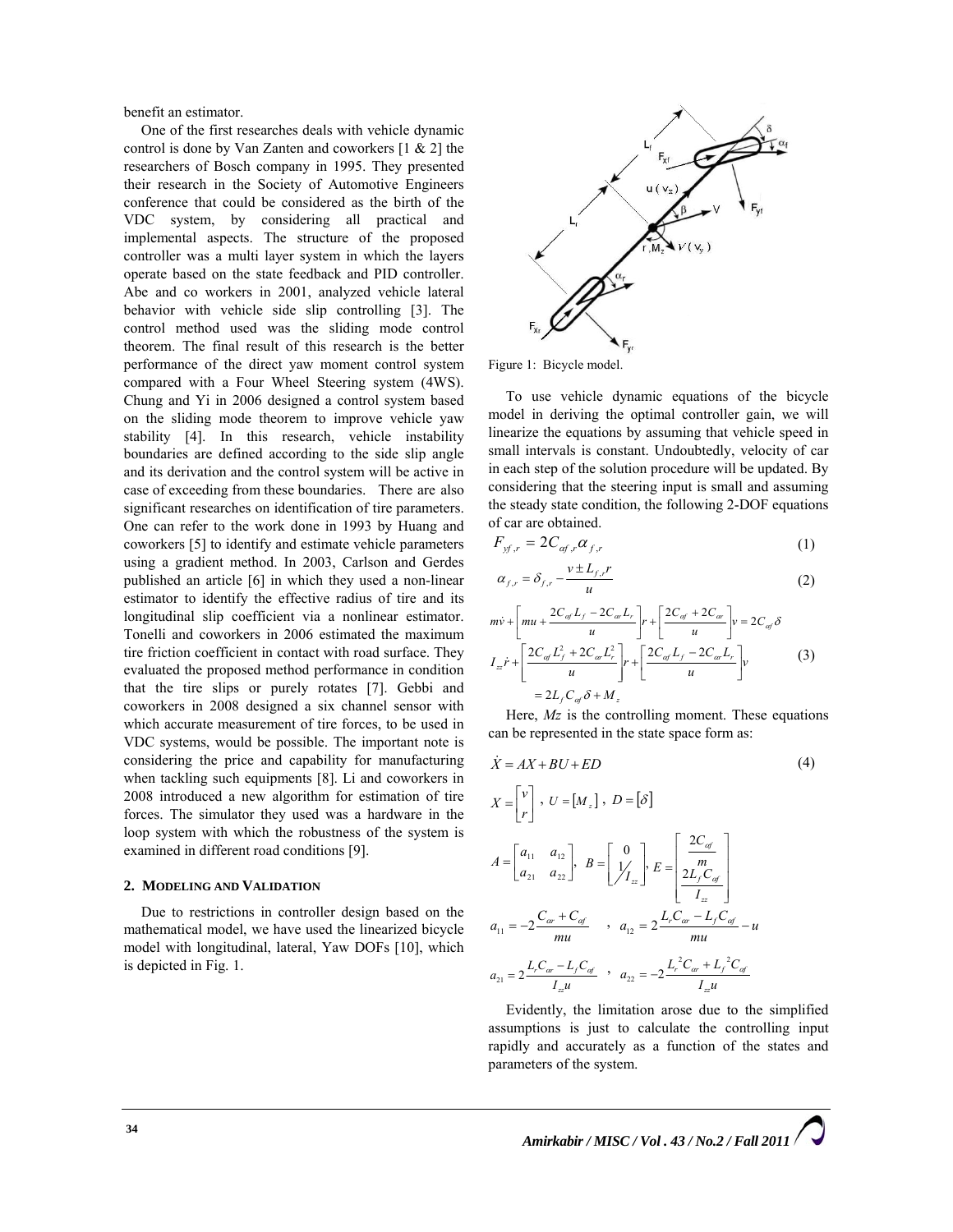In order to simulate the vehicle behavior and evaluate the performance of the proposed controller in the virtual space, we use the 214-DOF full car model in ADAMS/Car. The model used here represents a sedan car equipped with McPherson suspension in front and torsion beam axel in rear. Sub-systems of the ADAMS model and their DOF are given in the Table 1: TABLE 1

| .                             |
|-------------------------------|
| DOF OF ADAMS MODEL SUBSYSTEMS |

| DOF | Sub-System                                                |
|-----|-----------------------------------------------------------|
| 62  | Front Suspension Assembly with Anti-Roll Bar and Tires    |
| 116 | Rear Suspension Assembly with Anti-Roll Bar and Rear Tire |
| 8   | Steering Sub-System                                       |
| 22  | Power Train with Engine Block and Front Differential      |
| 6   | Car Body                                                  |

The full car model and front and rear suspension subsystems in ADAMS are shown in Figs. 2 to 4.



Figure 2: ADAMS full vehicle model.



Figure 3: Front suspension model in ADAMS.



Figure 4: Rear suspension model in ADAMS.

The handling behavior of this model is validated with real test data of the reference car [11], which is given in Figs 5 - 6:



Figure 5: Steering angle vs lateral acceleration in CRC maneuver.



Figure 6: Roll angle vs lateral acceleration in CRC maneuver.

#### **3. CONTROLLER DESIGN**

In this section, we will design the control system to derive the controlling yaw moment and consequently, the desired brake torques. To do this, we will make use of the optimal LQR theory. The operation of this system is depicted in Fig 8, for special cases. In the case (a), the vehicle is under steer. Here, the control system guides the vehicle to the desired pass, by exerting the braking force on the rear inner wheel. In case (b) the vehicle is over steer and to guide the vehicle to the desired pass, the controller exerts braking force to the front outer wheel.



Figure 7: VDC application, Left: oversteer car, Right: understeer.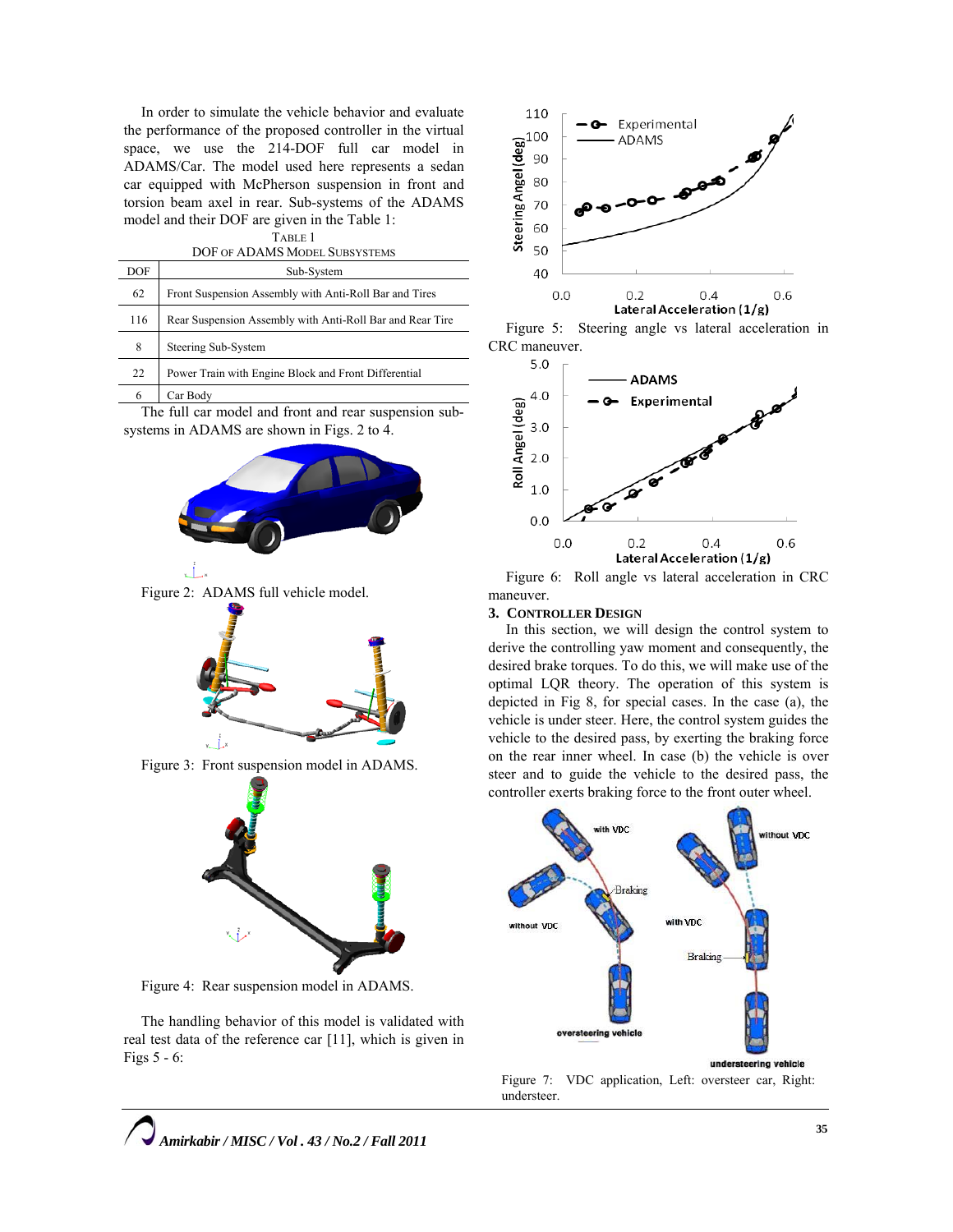As described before a two layer controller is implemented to achieve the stabilization of the car. Different components of the controller and identifier are depicted in Fig 8.



Figure 8: Closed loop diagram of the controlling system.

#### *A. Criterion for Vehicle Dynamic Evaluation*

One of the main criteria for vehicle handling evaluation is monitoring the error between vehicle yaw rate and its desired value. The desired yaw rate is calculated in the steady state condition. Consequently, the variation related to the time is assumed to be zero. With this assumption, (3) can be rewritten as a series algebraic relations. With solving these new algebraic equations, the desired yaw rate becomes as (5):

$$
r_d = \frac{u\delta}{L(1 + K_u u^2)}
$$
\n(5)

In which *L* is equal to  $L_r + L_f$  and  $K_u$  is the understeering coefficient and is calculated as:

$$
K_u = \frac{m(L_r C_{\alpha r} - L_f C_{\alpha f})}{2C_{\alpha f} C_{\alpha r} L^2}
$$
\n(6)

## *B. Deriving the Controller Law*

For simplification and to reduce the calculation time we use the linear quadratic regulator theory. This will also yield an optimized controlling input which in turn leads to a less energy consumption [12]. Accordingly, we define the controller input as a function of feed-back signals of vehicle dynamic quantities, such as yaw rate, *r*, lateral velocity, *v* and feed-forward of the steering input, δ,.as:

$$
M_z(t) = K_r(t) \times r(t) + K_v(t) \times v(t) + K_\delta(t) \times \delta(t)
$$
\nWhere,  $K_i$  is the controller gain.

\n(7)

Based on the classical optimal control problems we

should define a performance function to optimize the system response. Refer to the importance role of the car yaw rate and lateral velocity in evaluation of the overall lateral dynamic response of the vehicle, we opt these factors to form the performance index as:

$$
I_{CF} = \frac{1}{2} \int_{t_0}^{t_f} \left[ U^T R U + (X - X_d)^T Q (X - X_d) \right] dt
$$
\n
$$
Q = \begin{bmatrix} q_1 & 0 \\ 0 & q_2 \end{bmatrix}, \ R = [R], \ X = \begin{bmatrix} v \\ r \end{bmatrix}, \ X_d = \begin{bmatrix} 0 \\ r_d \end{bmatrix},
$$
\n
$$
U = M_z
$$
\n(8)

*Q* is a positive semi-definite real matrix and *R* is a definite real matrix. Controller impute is involved in the equation to represent our desire to minimize the consumed energy.

Kalman [12] demonstrated that the optimal answer which satisfies (9) can be presented as the result of the (9) to (11):

$$
U(t) = -R^{-1}(t)B^{T}(t)[K(t)X(t) + S(t)]
$$
\n(9)

$$
\dot{K}(t) = -A^{T} K - K A - Q + K B R^{-1} B^{T} K \qquad (10)
$$

$$
\dot{S}(t) = (-A^{T} + KBR^{-1}B^{T})S + QX_{d} - KED
$$
\n(11)

In which  $K$  is a symmetric  $2 \times 2$  matrix and contains feed-back gains and S is a  $2\times1$  vector and is the feedforward portion of the control law. Equation (10) is called as Riccati equation. Regarding to the intense inclination of the controller gains to constant values and considering that using differential equations instead of algebraic equations will complicate both the design and implementation in hardware and software procedures, one can rewrite controller equations as algebraic relations with the assumption of constant control gains in small time intervals.

$$
A^T K + K A + Q - K B R^{-1} B^T K = 0 \tag{12}
$$

$$
(-AT + KBR-1BT)S + QXd - KED = 0
$$
 (13)

To solve (12) and (13) we use LQ3 theory. Accordingly, the 2n×2n Hamiltonian matrix is defined such that the first n eigen values would be obtained from the matrix of the closed loop system of  $A-BR^{-1}B^{T}K$  and the remaining n eigen values would be obtained as  $\lambda_{j(n+i)}$  $= -\lambda_{ii}$ . Hence, matrix of *K* is calculated by solving the matrix of equations of the eigen vectors [13].

By choosing *R* and *Q* properly we can be assured that optimal results will be gained. One of the approaches to opt appropriate values for *R* and *Q* is to assume them as diagonal matrixes consisting of maximum values of state variables and control inputs as their diagonal elements, respectively. That is to choose the elements of these matrixes as  $||X_{i,Max}||^2$  and  $||U_{i,Max}||^2$ . This method was introduced by Hou and Brison in 1969 [13]. Accordingly, by solving (12) and (13) simultaneously in terms of K and S and substituting them into (9), in each iteration of calculations the controller input would be achieved as: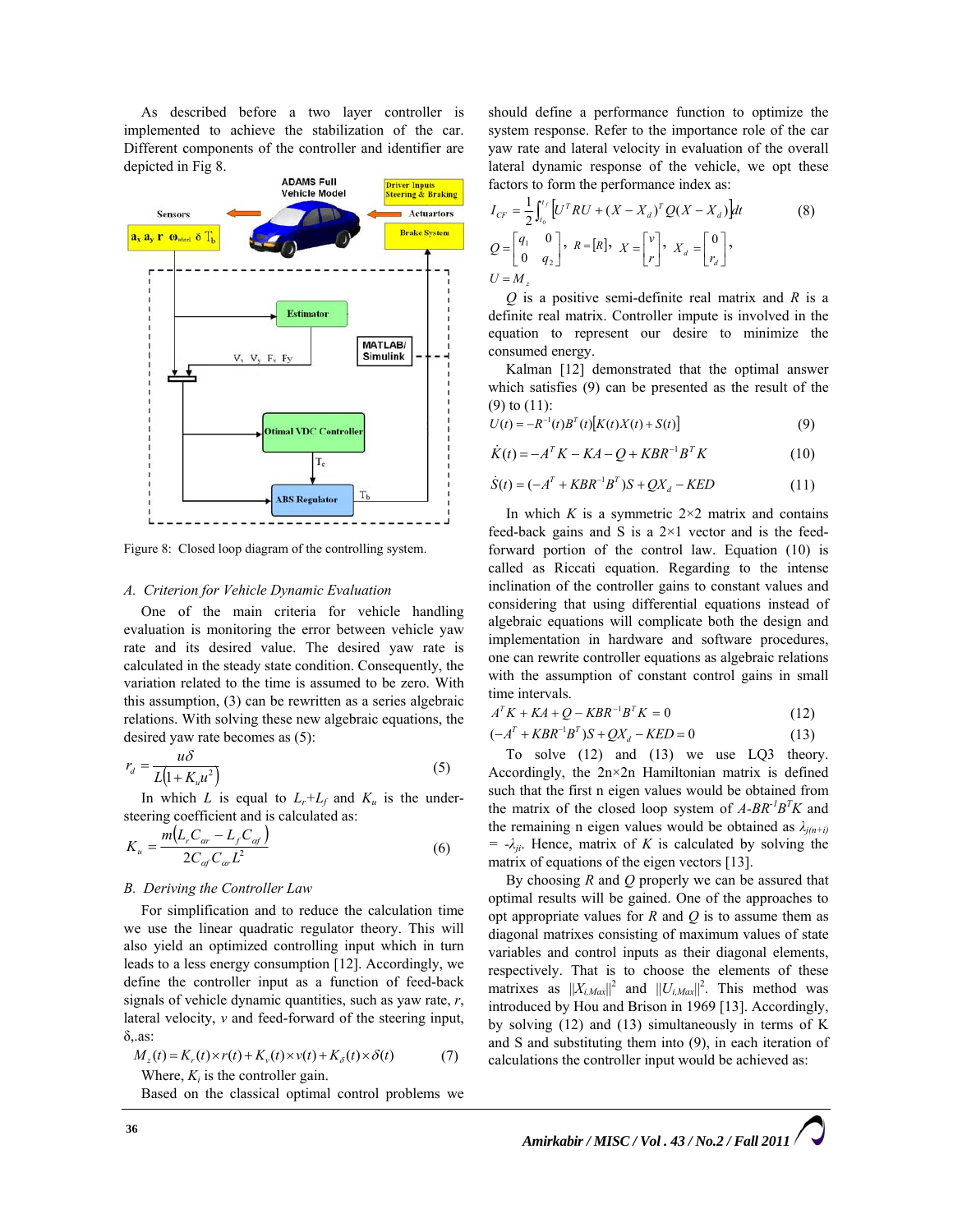$$
U(t) = M_z(t) = \frac{k_{12}v + k_{22}r + s_2}{I_{zz} \times M_{z,Max}^2}
$$
 (14)

#### *C. Brake Force Distribution and ABS Design*

In this section, the calculated controller yaw moment in the previous section will be distributed among wheels by exerting brake forces on them.

The designed ABS system operates based on regulating the longitudinal slip of tires in the limits between 0.1 and 0.15. While driver brakes in this domain the maximum possible braking force can be achieved beneath the tires (Fig. 9).



Figure 9: Tire Lateral and longitudinal forces vs slip.

The proposed ABS system operates based on the rules given in Table 2. In each step based on the longitudinal slip of each wheel, the controller regulates the oil pressure in order to exert new brake torques which is the output of the optimal controller in ordinary condition and when the slip is close to the border limits the controller output is the magnitude of the previous step. And if the slip is beyond the border limit brake torque would be 90 percent of the magnitude of the previous step.

| TABLE 2.                          |  |                                                                                                                                                                                                              |  |
|-----------------------------------|--|--------------------------------------------------------------------------------------------------------------------------------------------------------------------------------------------------------------|--|
| <b>SLIP LIMITS FOR ABS SYSTEM</b> |  |                                                                                                                                                                                                              |  |
|                                   |  | Slip Limits $\begin{array}{ c c c c c c c c } \hline 0.15 & 0.15 & 0.125 & 0.15 & 0 & 0.125 \\ \hline \end{array}$                                                                                           |  |
| Action                            |  | $\left. \begin{array}{lcl} T_{ABS}=0.9\\ \times\ T_{b\text{-Previous}} \end{array} \right  \left. \begin{array}{lcl} T_{ABS}=T_{b\text{-Previous}} \end{array} \right  \left. \quad T_{ABS}=T_b \end{array}$ |  |

TABLE<sup>2</sup>

With reference to Fig. (5) and the direction of the vehicle spin about the vertical axis, the wheel on which the control brake torque should be applied is determined. This could simple be done as:

$$
M_z > 0 \Rightarrow F_b(3) = -\frac{2}{T_r} \times M_z
$$
  
If  $\delta > 0$   

$$
M_z < 0 \Rightarrow F_b(2) = \frac{2}{T_f} \times M_z
$$
  

$$
M_z > 0 \Rightarrow F_b(1) = -\frac{2}{T_f} \times M_z
$$
  
If  $\delta < 0$   

$$
M_z < 0 \Rightarrow F_b(4) = \frac{2}{T_r} \times M_z
$$

The brake torque to be applied on the nominated wheel is derived based on the wheel dynamic equation

which will be presented in (22) in the next section. If the calculated torque exceeds the boundary limits of that specific wheel, the VDC system will decide to take advantage of other wheels' baking capacity.

## **4. ESTIMATOR DESIGN**

The basis of the estimation is founded on deriving the unknown parameters based on the available information of the system. One of the most prevalent and basic estimation methods is the least squares (LS) estimation [14]. Usually, to increase the performance of this method, especially when tackling time variable cases, one can take advantage of a coefficient that will decrease exponentially over time. This is to diminish the effect of old data. The main idea in this approach is to minimize the overall error function of (15) with respect to the estimated values, that is  $\hat{a}(t)$  [15]:

$$
J = \int_{0}^{t} e^{-\int_{s}^{t} \lambda(r) dr} ||y(s) - W(s)\hat{a}(t)||^{2} ds
$$
 (15)

The general mathematical model to relate the unknown parameters to available data can be represented as (16):

$$
y(t) = W(t)a \tag{16}
$$

Where, *a* is the vector of unknown parameters, *y* is the output of the system and  $W$  is the matrix of measurable signals. The unknown parameters are iteratively estimated as:

$$
\dot{\hat{a}} = -P(t)W^T e \tag{17}
$$

*P(t)* is the estimation gain matrix and is written as (18):

$$
\frac{d}{dt}[P] = \lambda(t)P - PW^T(t)W(t)P
$$
\n(18)

It is of high importance to mention that to adjust the forgetting coefficient, a greater value of  $\lambda_0$  will result in faster estimation as well as more fluctuations in the estimated parameters. This is because of the shortened time to calculate the mean value of the disturbances. Consequently, it is more effective to regulate the value of the forgetting coefficient in the way to have data forgetting when *W* is always excited permanently. One solution to such a selection can be presumed as (19):

$$
\lambda(t) = \lambda_0 \left( 1 - \frac{\|P\|}{k_0} \right) \tag{19}
$$

Where,  $\lambda_0$  and  $k_0$  are positive constants, and indicate maximum forgetting rate and gain matrix upper limit, respectively.

In a recursive estimation, it is vital to have the initial values of parameters and the gain matrix. As well, the initial value for *P* should be selected as big as possible considering the sensitivity to the noise. One can assume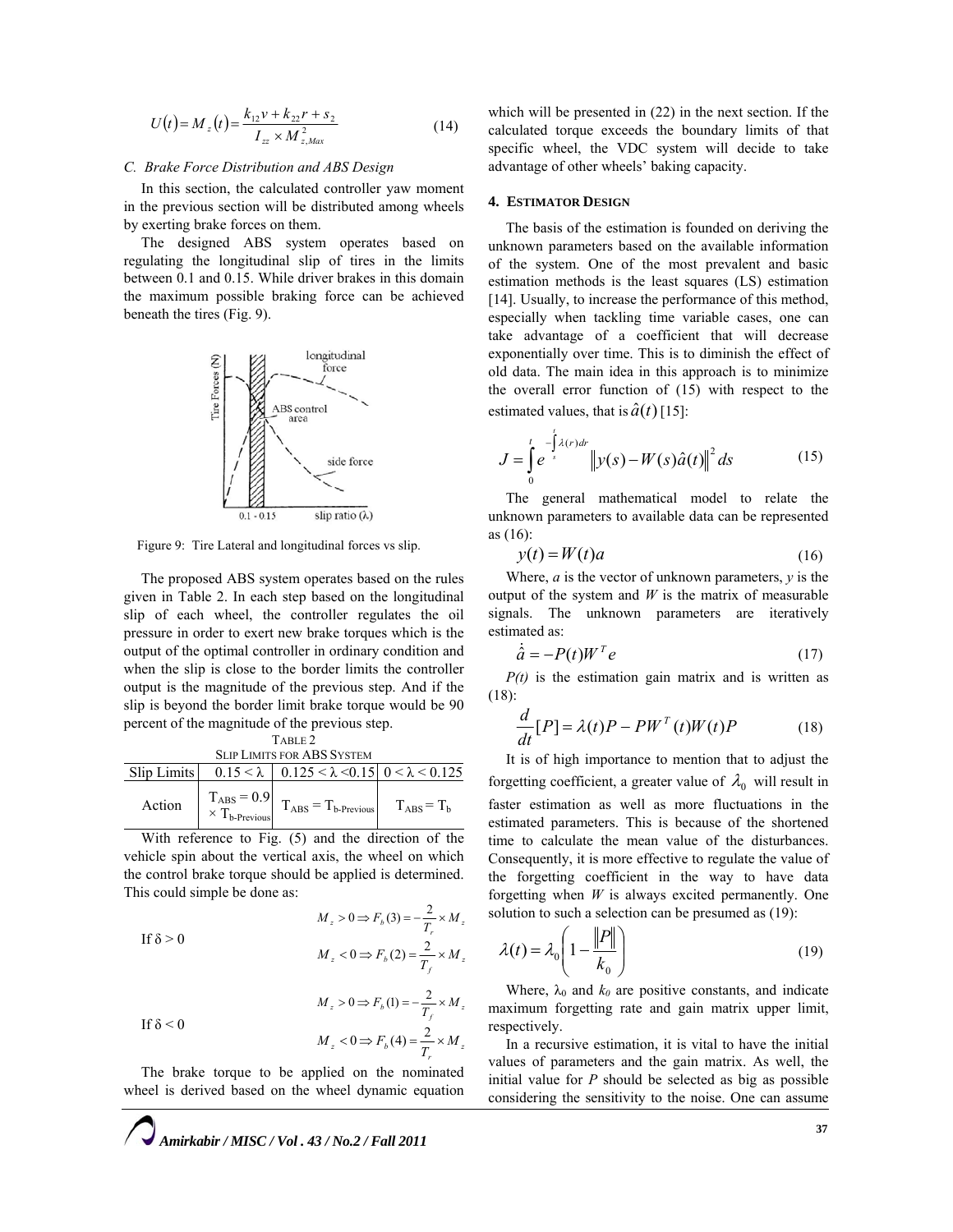$||P(0)|| \leq K_0 I$  in order to constrain the gain. In addition, for the sake of simplification *P(0)* is defined to be a diagonal matrix as Diag ([5000, 5000, 5000, 5000, 50000000, 50000000, 10000000]) [15].

# *A. Velocity Estimation and Tire Force identification*

In order to calculate the controller moment introduced in (14), we need to have the values of *v*, *u*, *r*,  $a_x$ ,  $a_y$ ,  $C_{ab}$  $C_{ar}$  and δ and to derive the braking torque, values of  $F_{xij}$ and  $\omega_i$  are needed. Mentioning that measurement of exact velocities of a car is mainly limited due to the high cost of the equipments, we make use of a simplified approach to estimate the lateral and longitudinal velocity.

To estimate  $v_x$  and  $v_y$  by using the longitudinal and lateral acceleration and the yaw angular velocity sensors, we refer to (3) and write the necessary equation as:

$$
\frac{d}{dt} \begin{bmatrix} \hat{v}_x \\ \hat{v}_y \end{bmatrix} = \begin{bmatrix} 0 & r_m \\ -r_m & 0 \end{bmatrix} \times \begin{bmatrix} \hat{v}_x \\ \hat{v}_y \end{bmatrix} + \begin{bmatrix} a_{xm} \\ a_{ym} \end{bmatrix}
$$
 (20)

Where,  $a_{xm}$ ,  $a_{ym}$  and  $r_m$  are the measured longitudinal and lateral accelerations and the yaw angular velocity, respectively.  $\hat{v}_x$  and  $\hat{v}_y$  are the estimated longitudinal and lateral velocities.

According to equation (1), the lateral forces of tires should be applied in order to calculate the quantities of  $C_{\text{af}}$  and  $C_{\text{ar}}$ . To estimate tire and road interaction forces, we use least square estimation with exponential forgetting factor. Accordingly, we use 7-DOE equations of car (Fig. 10) with freedom in longitudinal, lateral and yaw direction as well as four degrees of the wheels [11].



Figure 10: Free body diagram of 7 DOF vehicle model. The equations govern this model are given below:

$$
\dot{v}_{x} = rv_{y} + \frac{1}{m} \left[ (F_{xfl} + F_{xfr} - \cos(\delta) -
$$
\n
$$
(F_{yfl} + F_{yfr} - \sin(\delta) + F_{xr} + F_{xl}) \right]
$$
\n
$$
\dot{v}_{y} = -rv_{x} + \frac{1}{m} \left[ (F_{xfl} + F_{xfr} - \sin(\delta) +
$$
\n
$$
(F_{yfl} + F_{yfr} - \cos(\delta) + F_{yr} + F_{yl}) \right]
$$
\n
$$
\dot{r} = \frac{1}{I_{zz}} \left[ (F_{xfl} + F_{xfr} - \sin(\delta) + (F_{yfl} + F_{yfr} - \cos(\delta)) -
$$
\n
$$
-(F_{yrl} + F_{yr} - \cos(\delta) + (F_{yfl} - F_{yfr} - \cos(\delta)) +
$$
\n
$$
(21)
$$
\n
$$
F_{yfl} - F_{yr} - \frac{T_f}{2} \sin(\delta) + (F_{xr} - F_{xl}) \frac{T_f}{2}
$$

Equation of the wheels' rotational dynamic is as:

 $J_i \dot{\omega}_i = -F_{xi} R_w + T - T_{bi} - T_{Rolli}$ ,  $i = 1,2,3,4$  (22) In which,  $T_{Roll}$  is the consequence of the hysteresis phenomenon and is called rolling resistance:

$$
T_{Rolli} = f_r.F_{zi}.R_{wi}, \qquad i = 1,2,3,4
$$
 (23)

*fr* is the rolling resistance coefficient and for passenger cars is about 0.01 to 0.02 [10].

Considering that the controller just needs the overall lateral forces for front and rear tires, to reduce the calculation efforts we avoid separating the right and left forces in front and rear axle and assume an overall lateral force for each of the front axles instead of four separated variables. The components of the elements of (17) and (18) are written as:

 $y(t) =$ 

$$
\begin{bmatrix} a_x & a_y & \dot{r} & \dot{w}_{f} - \frac{T_{f}}{I_w} & \dot{w}_{f} - \frac{T_{f}}{I_w} & \dot{w}_{rr} - \frac{T_{rr}}{I_w} & \dot{w}_{rl} - \frac{T_{rl}}{I_w} \end{bmatrix}^T \tag{24}
$$

$$
a(t) = \begin{bmatrix} F_{xf} & F_{xf} & F_{xr} & F_{xr} & F_{yf} & F_{yr} \end{bmatrix}^T
$$
  
W(t) = (25)

$$
\begin{bmatrix}\n\frac{\cos\delta}{m} & \frac{\cos\delta}{m} & \frac{1}{m} & \frac{1}{m} & \frac{\sin\delta}{m} & 0 \\
\frac{\sin\delta}{m} & \frac{\sin\delta}{m} & 0 & 0 & \frac{\cos\delta}{m} & \frac{1}{m} \\
\frac{L_{f}\sin\delta - \frac{T_{f}}{2}\cos\delta}{L_{g}} & \frac{L_{f}\sin\delta + \frac{T_{f}}{2}\cos\delta}{L_{g}} & -\frac{T_{r}}{2L_{g}} & \frac{T_{r}}{2L_{g}} & \frac{L_{f}\cos\delta}{L_{g}} & -\frac{L_{r}}{L_{g}} \\
-\frac{R_{w}}{L_{w}} & 0 & 0 & 0 & 0 & 0 \\
0 & -\frac{R_{w}}{L_{w}} & 0 & 0 & 0 & 0 \\
0 & 0 & -\frac{R_{w}}{L_{w}} & 0 & 0 & 0 \\
0 & 0 & 0 & -\frac{R_{w}}{L_{w}} & 0 & 0 \\
0 & 0 & 0 & -\frac{R_{w}}{L_{w}} & 0 & 0\n\end{bmatrix}
$$
\n(26)

## **5. SIMULATION RESULTS**

As indicated before we have made use of ADAMS as an advance solver for simulation and virtual evaluation of vehicle behavior equipped with the proposed controlling system. On the other hand, the designed estimation system has been modeled in MATLAB, which is a powerful calculating and analyzing software. To simulate all these together one needs to establish a direct interconnection between the two software and run them simultaneously.

After developing and validating full vehicle model in ADAMS, we need to build necessary inputs and outputs for the representative of the control system. The needed sensors for this control system are: Body yaw rate sensor, Body longitudinal and lateral accelerations, Steer wheel angle, Wheels angular velocity and Braking torques.

We should introduce actuators in order to apply steering and braking commands ordered by the driver and the controller inputs of the model. The actuators installed on the model are: Torque applied to the steering wheel,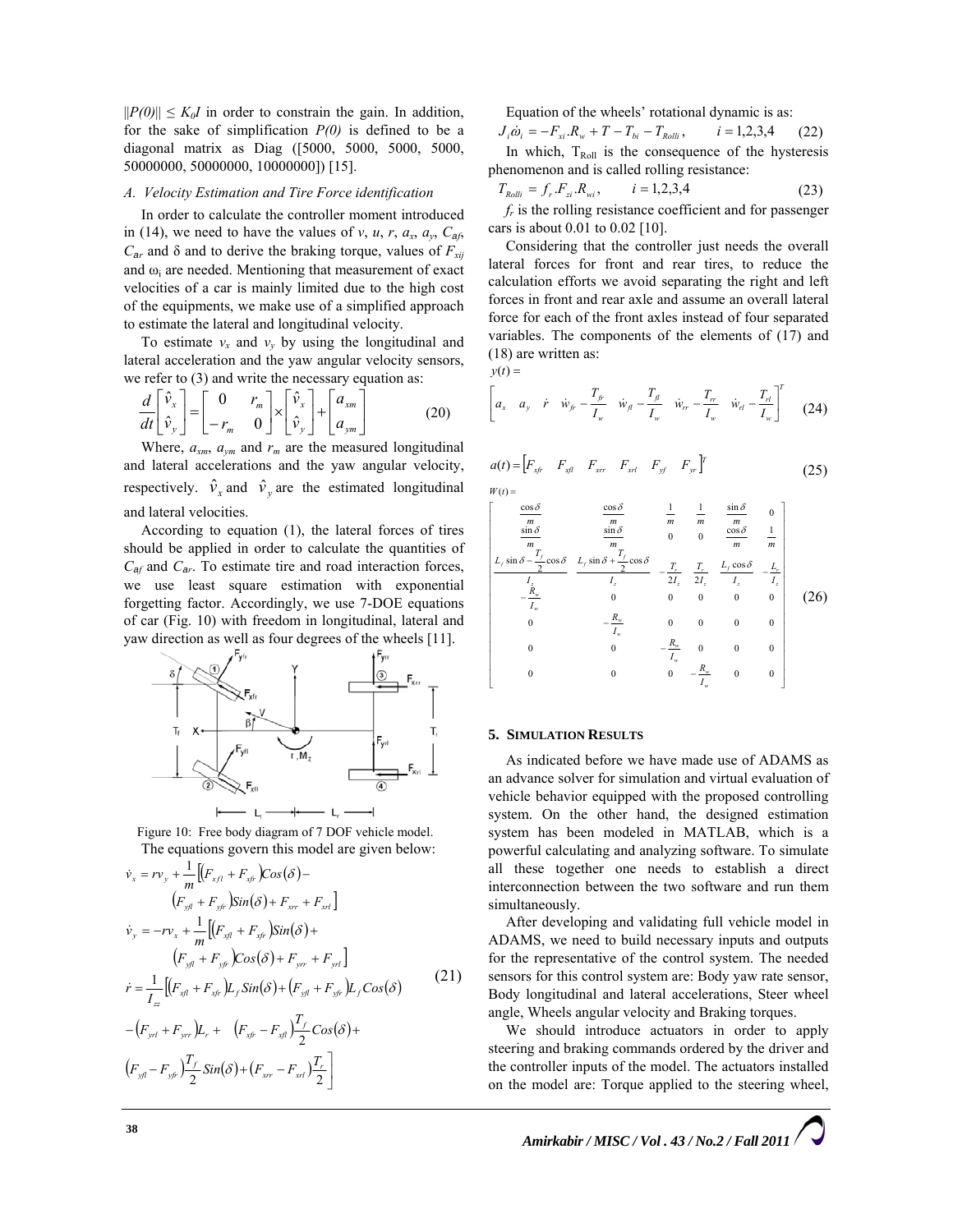Braking torques applied by the driver

After building the needed sensors and actuators, we should create the control input/output gates and ADAMS/Solver system files which contain the information and equations of the model. Finally, by exporting ADAMS plant model, system files will be implemented in MATLAB/Simulink and the defined input/output channels will form (Fig. 11).



Figure 11: Block diagram of simulator in Matlab/Simulink.

Table 3 illustrates the magnitude of the vehicle parameters used in the model.

| TABLE 3                          |           |          |  |
|----------------------------------|-----------|----------|--|
| <b>VEHICLE PARAMETERS</b>        |           |          |  |
| Parameter                        | Magnitude | Unit     |  |
| m                                | 1050      | Kg       |  |
| Izz                              | 1825.2    | Kg/m2    |  |
| Lf                               | 1.2247    | m        |  |
| Lr                               | 1.4373    | m        |  |
| Tf                               | 1.4375    | m        |  |
| Tr                               | 1.4375    | m        |  |
| g                                | 9.806     | m/s2     |  |
| Ji                               | 1.4       | Kg/m2    |  |
| fr                               | 0.015     |          |  |
| <b>Rw</b>                        | 0.283     | m        |  |
|                                  | 50000     | N        |  |
| $\frac{C_{\lambda}}{C_{\alpha}}$ | 722.8     | $N$ /deg |  |

In fact, the simultaneous connection and cooperation of the developed controller in Matlab and the accurate dynamical vehicle model in ADAMS and running the whole in a closed loop is considered as a splendid engineering work.

## *A. Velocity Estimation and Tire Force Identification*

In order to evaluate the performance of the proposed controller, several maneuvers are performed according to ISO standard and prevalent references in auto-industry [11]. Considering the presentation limitations, here we just illustrate and present results of sever braking in lane change maneuver on a µ-split road. In this maneuver driver starts to brake while driving with the initial speed of 100 km/h on a road with different friction coefficients in right and left hand (right: 0.8 and left: 0.3). Furthermore, the driver starts to steer from the second of the maneuver. The steering input and car path is depicted in Fig. 12. All of the presented results with and without the controller are the outputs of full vehicle simulation in ADAMS. Evidently, vehicle without the controller (Dynamic) and the vehicle equipped with the optimal controller and the ABS system (with OptCn) rapidly tend to instability and disobey the driver inputs. On the other hand, the appropriate response of the vehicle equipped with adaptive controller with modified ABS (AdOpCn) is evident. Fig. 15 depicts the accurate response of the adaptive controller to follow the desired yaw rate. The performance of the modified ABS system is also illustrated in Fig. 18. It is crystal clear that the slip is maintained in the target domain. The rapid and precise performance of the velocity estimator and tire force identifier is presented in Figs. 13, 19 and 20. Brake torques applied by the ABS actuators on wheels are presented in Fig. 16 and 17. This periodic actuation from frequency point of view is completely applicable in current ABS systems [16].



Figure 12: Steering wheel angle and vehicle trajectory.



Figure 13: lateral and longitudinal velocities of vehicle CG.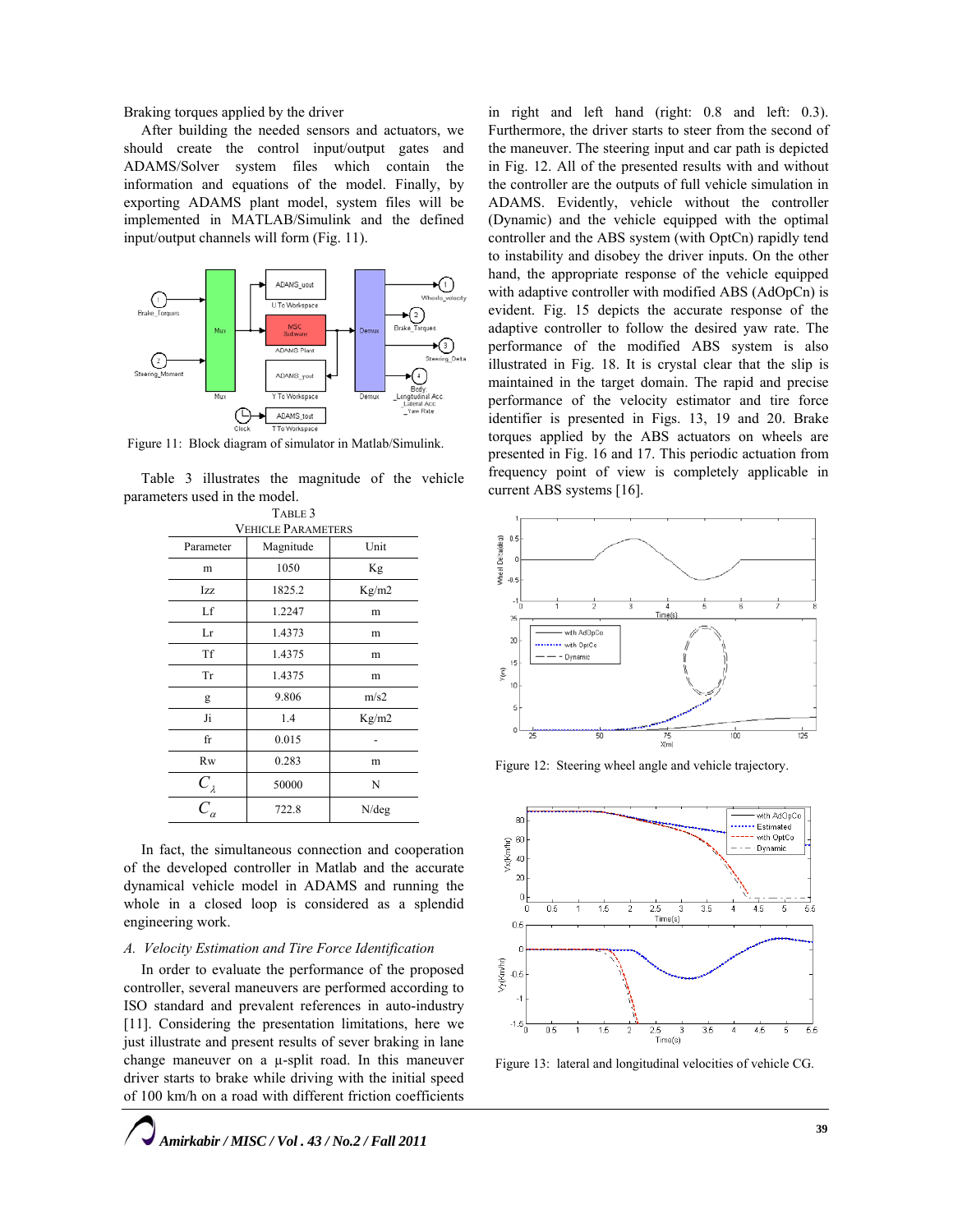





Figure 15: Body yaw rate.



Figure 16: Brake torques of front wheels applied by the optimal controller.



Figure 17: Brake torques of rear wheels applied by the optimal controller.



Figure 18: Longitudinal tires' slip.



Figure 19: Estimated and simulated (from ADAMS) longitudinal force of tires.